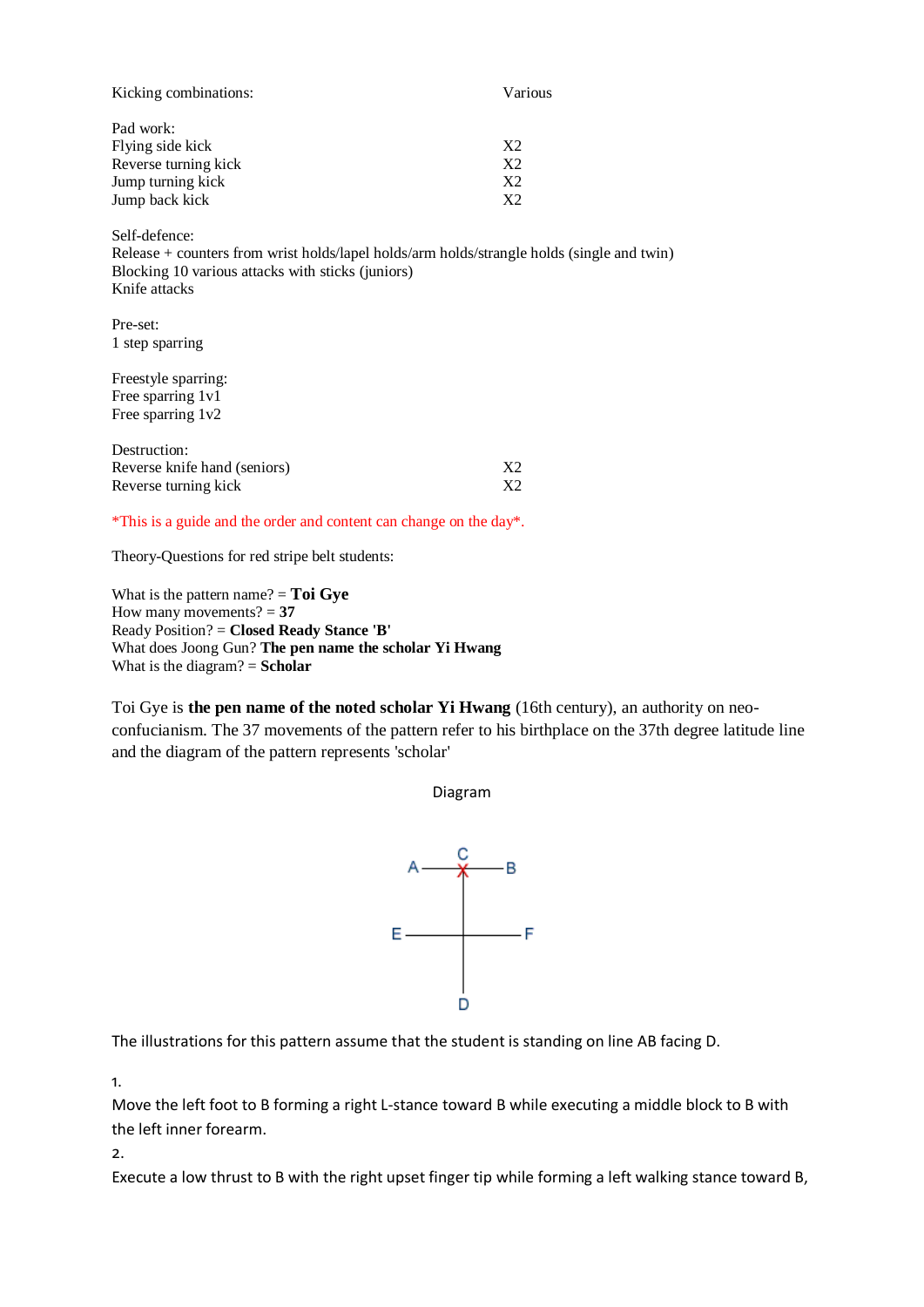slipping the left foot to B.

3.

Bring the left foot to the right foot to form a closed stance toward D while executing a side back strike to C with the right back fist, extending the left arm to the side downward. Perform in slow motion.

4.

Move the right foot to A forming a left L-stance toward A while executing a middle block to A with the right inner forearm.

5.

Execute a low thrust to A with the left upset finger tip while forming a right walking stance toward A, slipping the right foot to A.

6.

Bring the right foot to the left foot to form a closed stance toward D while executing a side back strike to C with the left back fist, extending the right arm to the side downward. Perform in slow motion.

7.

Move the left foot to D forming a left walking stance toward D while executing a pressing block with an X-fist.

8.

Execute a high vertical punch to D with a twin fist while maintaining a left walking stance toward D. Perform 7 and 8 in a continuous motion.

9.

Execute a middle front snap kick to D with the right foot, keeping the position of the hands as they were in 8.

10.

Lower the right foot to D forming a right walking stance toward D while executing a middle punch to D with the right fist.

11.

Execute a middle punch to D with the left fist while maintaining a right walking stance toward D. 12.

Bring the left foot to the right foot forming a closed stance toward F while executing a twin side elbow thrust. Perform in slow motion.

13.

Move the right foot to F in a stamping motion forming a sitting stance toward C while executing a Wshape block to C with the right outer forearm.

14.

Move the left foot to F in a stamping motion turning clockwise to form a sitting stance toward D while executing a W-shape block to D with the left outer forearm.

15.

Move the left foot to E in a stamping motion turning clockwise to form a sitting stance toward C while executing a W-shape block to C with the left outer forearm.

16.

Move the right foot to E in a stamping motion turning counter clockwise to form a sitting stance toward D while executing a W-shape block to D with the right outer forearm. 17.

Move the left foot to E in a stamping motion turning clockwise to form a sitting stance toward C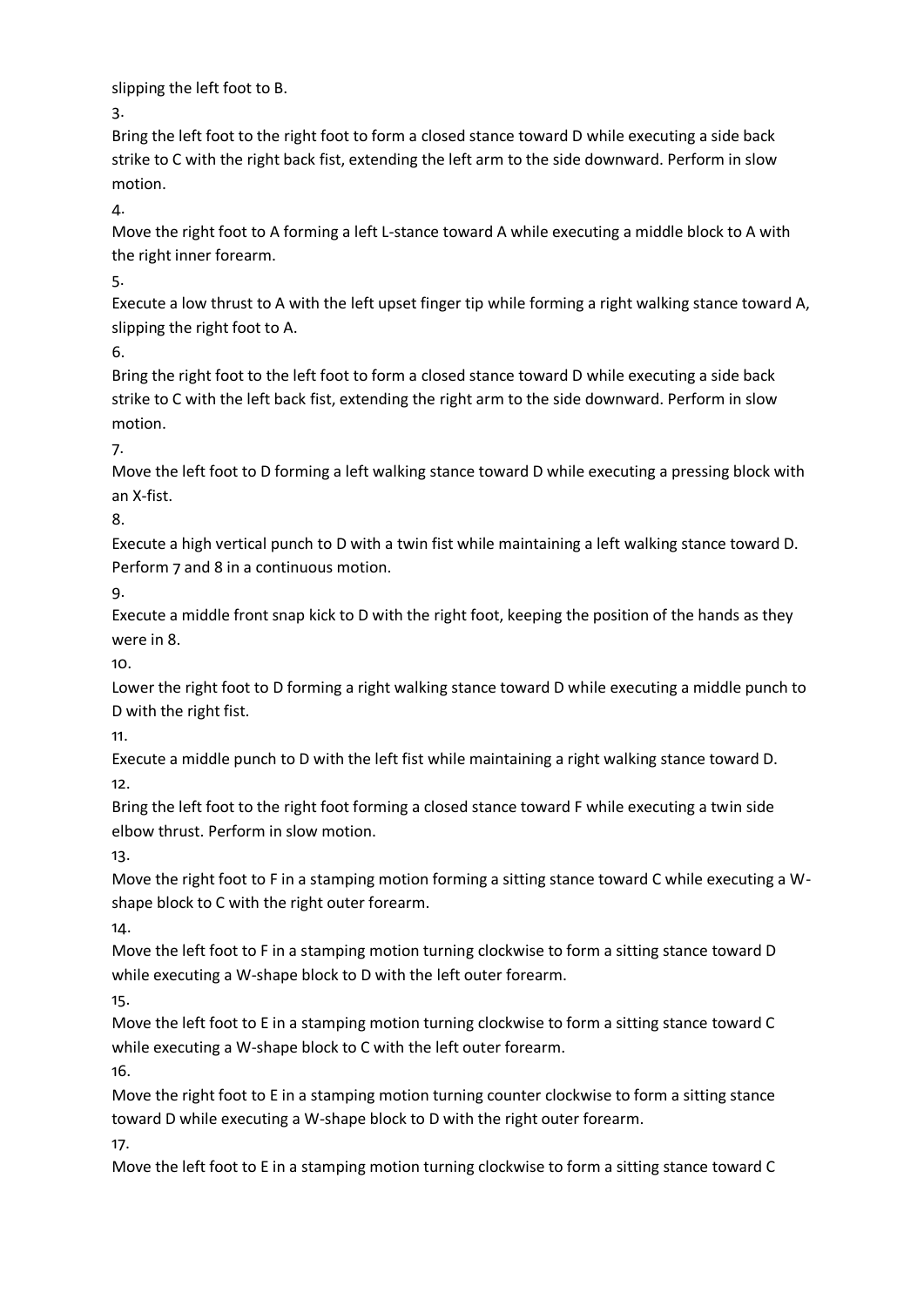while executing a W-shape block to C with the left outer forearm.

18.

Move the left foot to F in a stamping motion turning clockwise to form a sitting stance toward D while executing a W-shape block to D with the left outer forearm.

19.

Bring the right foot to the left foot and then move the left foot to D forming a right L-stance toward D while executing a low pushing block to D with the left double forearm.

20.

Extend both hands upward as if to grab the opponent's head while forming a left walking stance toward D, slipping the left foot to D.

21.

Execute an upward kick with the right knee while pulling both hands downward.

22.

Lower the right foot to the left foot and then move the left foot to C forming a right L-stance toward C while executing a middle guarding block to C with a knife-hand.

23.

Execute a low side front snap kick to C with the left foot, keeping the position of the hands as they were in 22.

24.

Lower the left foot to C forming a left walking stance toward C while executing a high thrust to C with the left flat finger tip.

25.

Move the right foot to C forming a left L-stance toward C while executing a middle guarding block to C with a knife-hand.

26.

Execute a low side front snap kick to C with the right foot, keeping the position of the hands as they were in 25.

27.

Lower the right foot to C forming a right walking stance toward C while executing a high thrust to C with the right flat finger tip.

28.

Move the right foot to D forming a right L-stance toward C while executing a side back strike to D with the right back fist and a low block to C with the left forearm.

29.

Jump to C forming a right X-stance toward A while executing a pressing block with an X-fist. 30.

Move the right foot to C forming a right walking stance toward C while executing a high block to C with the right double forearm.

31.

Move the left foot to B forming a right L-stance toward B while executing a low guarding block to B with a knife-hand.

32.

Execute a circular block to BD with the right inner forearm while forming a left walking stance toward B, slipping the left foot to B.

33.

Bring the left foot to the right foot and then move the right foot to A forming a left L-stance toward